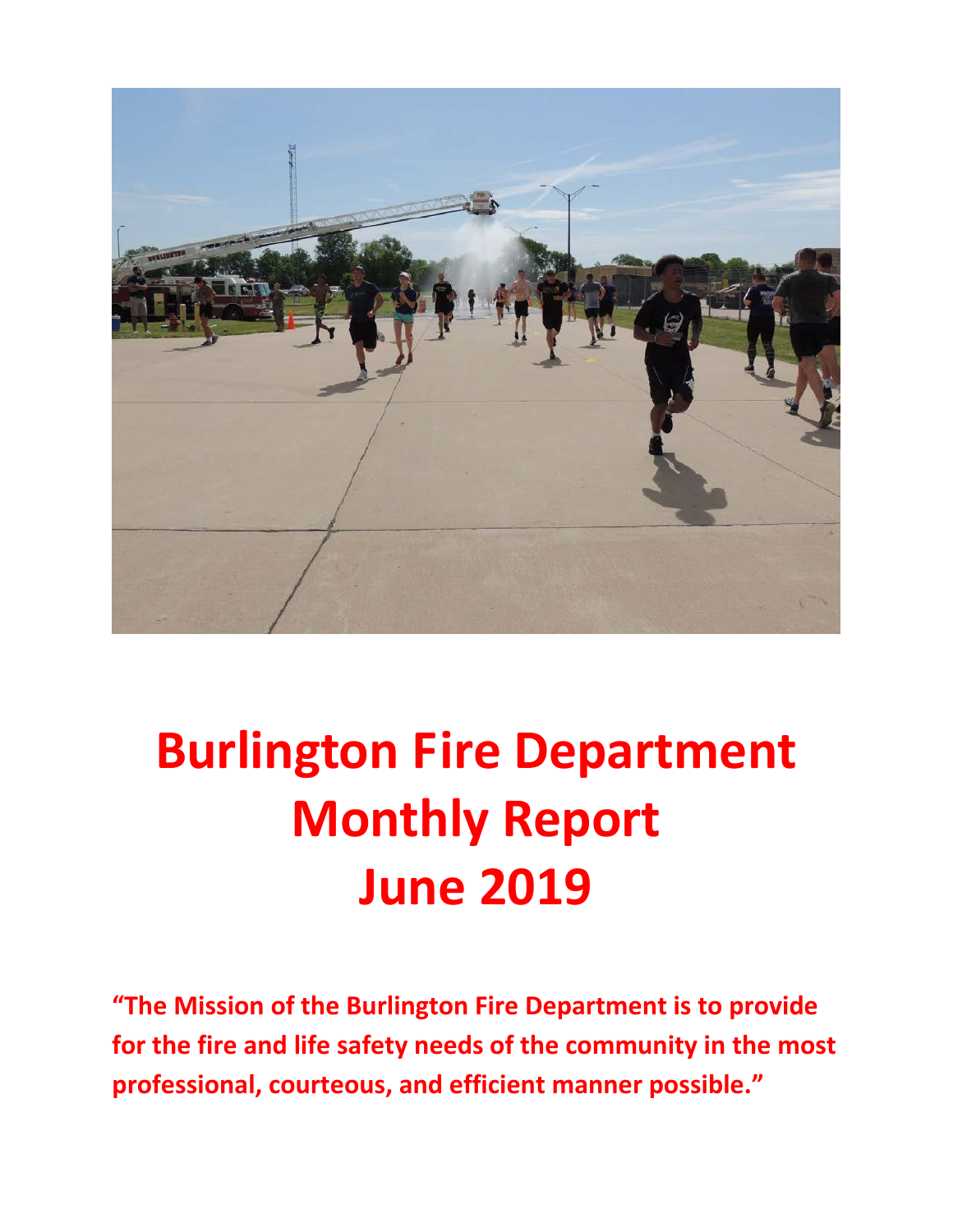### **Operations**

The Burlington Fire Department responded to 434 calls for service in June. 332 calls (76%) were in the city limits of Burlington. 43% of the calls were overlapping meaning we had two or more calls in progress at the same time. The average response time for all emergency calls (including those outside the city) was 6 minutes and 25 seconds.

319 calls were EMS-related (74%). 212 patients were transported (202 to Great River Medical Center, 5 to Iowa City, and 5 to other destinations). 37 people were treated on-scene but refused transport.

Crews provided 4 days of EMS standby at the Iowa National Guard Fitness Camp. They participated in the fitness activities and also used the aerial truck to provide a cooling water spray for the "Arizona 19" workout which is done in honor of the 19 Arizona firefighters killed in a wildland fire in 2013.



**Heat Map (June 2019)**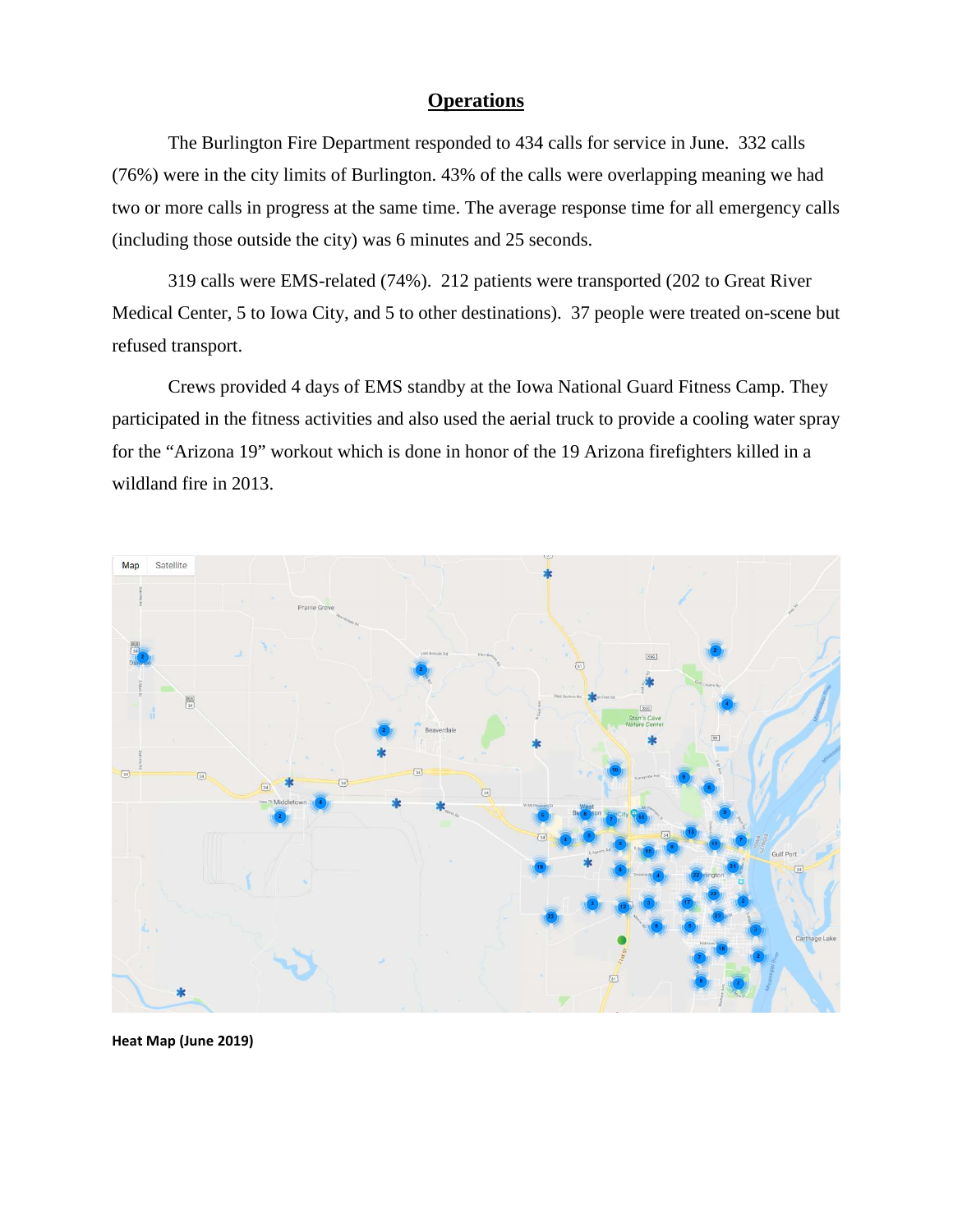#### **Community Risk Reduction**

Crews installed 12 smoke alarms and three carbon monoxide alarms in June. Fire Marshal Crooks completed 40 inspections or re-inspections including several related to fireworks vendors. Crews attended the Teddy Bear Picnic where they provided fire prevention education to over 80 children.

Community Risk Reduction involves an effective emergency response, and this includes our response to medical calls. Each month we receive feedback from GRMC on our ST-Elevation Myocardial Infarction (STEMI) patients or heart attack patients. People in the Burlington area are very fortunate to have paramedic level ambulance service combined with great emergency dispatching (DESCOM) and great interventional cardiac services (GRMC). Recognition in the field that a patient is having a myocardial infarction (heart attack) is critical to maximizing the patient's chances of having a successful outcome. The American Heart Association sets a maximum time of 120 minutes from first medical contact to reperfusion of the heart (stent in place). Patients in the Burlington area regularly beat this time. Here are some snippets from a patient in June (some parts are redacted to protect patient privacy):

#### **Time Frame:**

First Medical Contact: 1721 BFD First EKG (Field): 1724 Arrival to facility: Transport by: BFD **GRHS ER Door: 1737 GRHS EKG: 1740** Cath lab patient arrival: 1753 Reperfusion time/Device: 1810 **Patient Outcome: STEMI** Successful PCI/Stent RCA

#### **AHA/ACC STEMI Guidelines**

FMC to PCI <120 min ER Door to PCI Time <90 min FMC to PCI: 49 min **GRHS Door to Device Time: 33 min** 

### **Training**

There was a wide variety of training going on at the Department in June. In addition to the regular monthly EMS continuing education classes, we had in-service training on a new airway device called the I-gel. This device will initially be carried in pediatric sizes as an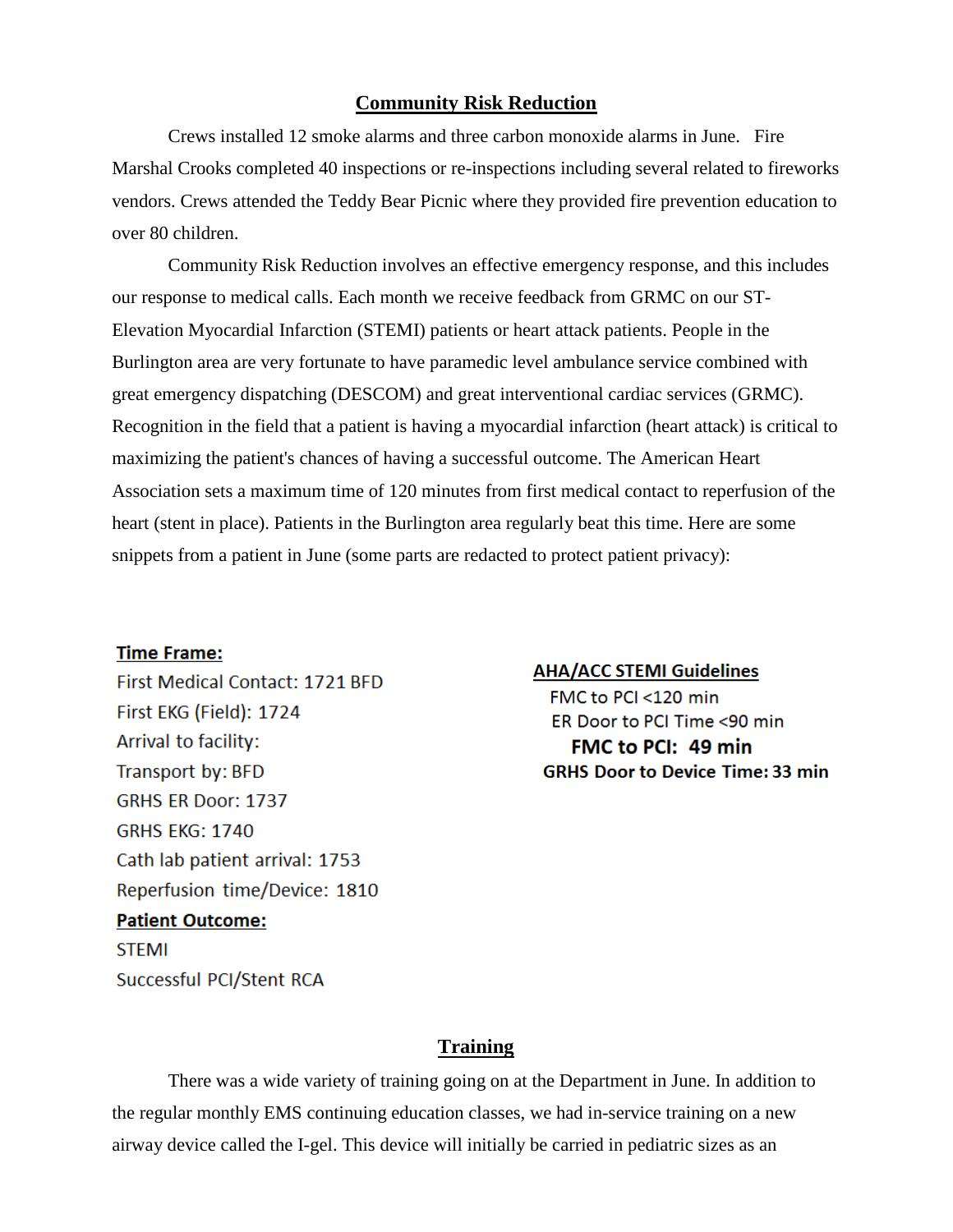alternative to endotracheal tubes.

We had training at Station 2 on firefighting foam. This included a classroom presentation and a demonstration on all 3 shifts.



**Breakdown of Major Call Types (June 2019)**

### **Other Activities**

- Shift 2 completed the driving portion of the Emergency Vehicle Operator's Course.
- Crews dealt with the flooded basement at Central Station including getting pumps up and running to keep the water at an acceptable level.
- Station 2 hosted the Des Moines County Firefighter's Association meeting with LJ Roth providing the meal.
- Crews attended the Juneteenth celebration.
- Firefighter Ewinger, Battalion Chief Workman, Deputy Chief Ryan, and Chief Trexel attended "In Honor of the Charleston 9: A Study of Change Following Tragedy" in Clinton.
- Firefighter Berndt attended a 2-week course at the National Fire Academy as part of the Managing Fire
- Captain Sneller, Firefighter Smith, Firefighter Crooks, and Firefighter Moser travel to the Pierce Manufacturing facility in Wisconsin to conduct inspections on the new engine that is currently in production.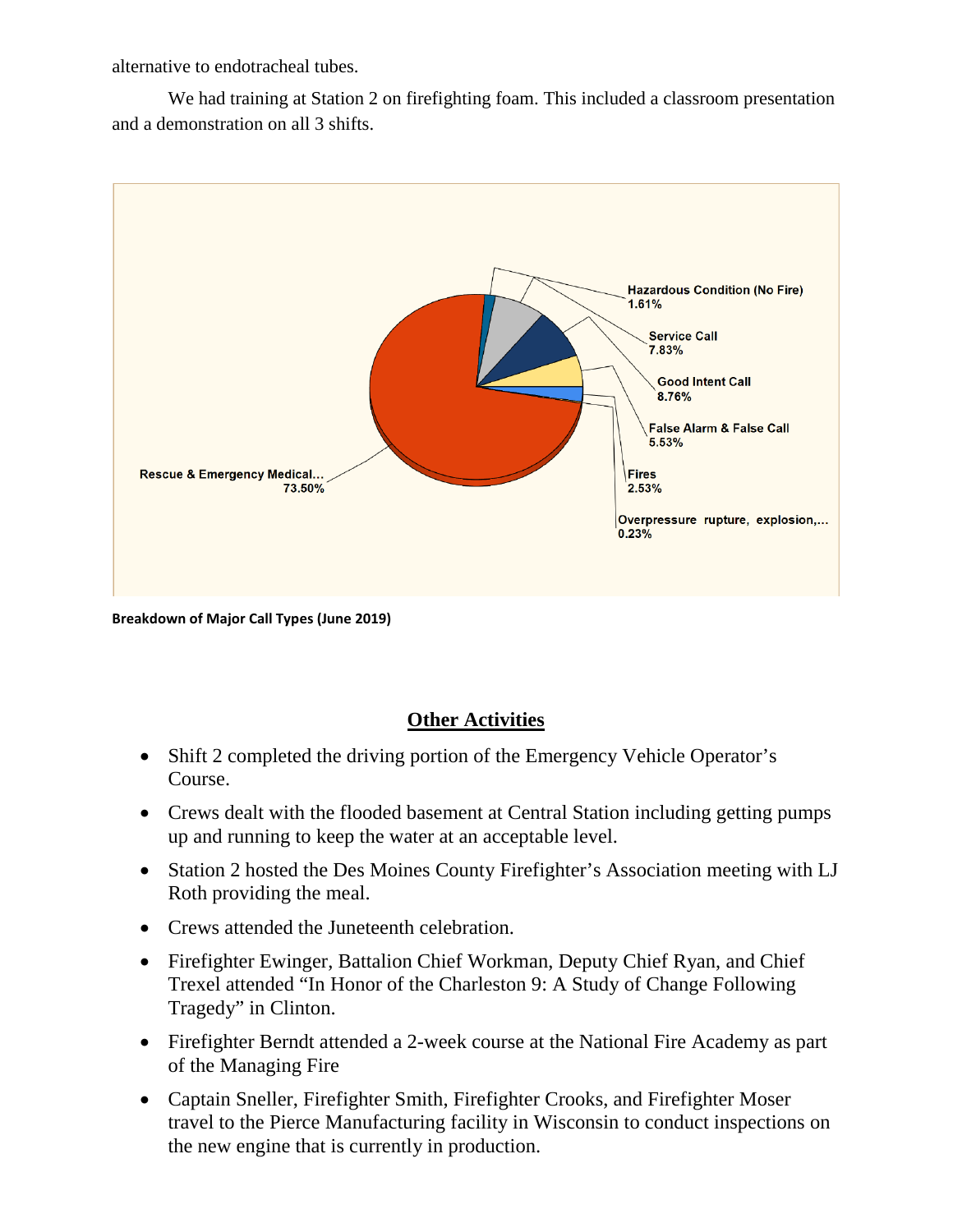### **2019 US fire statistics (through 7/11/2019):**

- 1142 civilians have been killed in residential structure fires including 20 in Iowa.
- 25 firefighters died in the line of duty (US Fire Administration).

Respectfully Submitted,

Matt Trexel

Fire Chief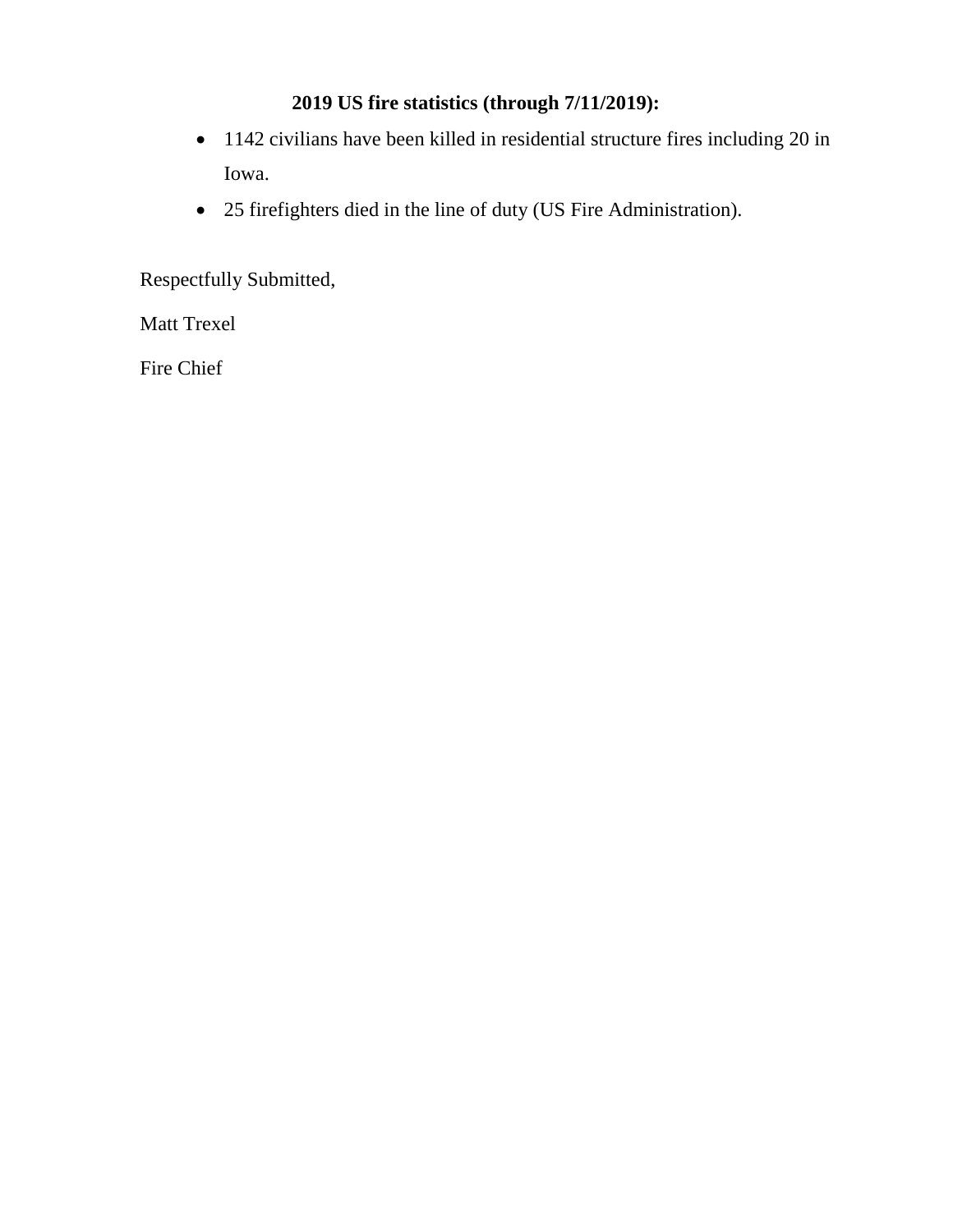Burlington, IA

This report was generated on 7/10/2019 4:38:00 PM

### **Incident Statistics**

Start Date: 06/01/2019 | End Date: 06/30/2019

| <b>INCIDENT COUNT</b>                                                          |                                     |                                     |                                              |              |
|--------------------------------------------------------------------------------|-------------------------------------|-------------------------------------|----------------------------------------------|--------------|
| <b>INCIDENT TYPE</b>                                                           |                                     |                                     | # INCIDENTS                                  |              |
| <b>EMS</b>                                                                     |                                     |                                     | 319                                          |              |
| <b>FIRE</b>                                                                    |                                     |                                     | 115                                          |              |
|                                                                                | <b>TOTAL</b>                        |                                     | 434                                          |              |
|                                                                                |                                     | <b>TOTAL TRANSPORTS (N2 and N3)</b> |                                              |              |
| <b>APPARATUS</b>                                                               | # of APPARATUS<br><b>TRANSPORTS</b> | # of PATIENT TRANSPORTS             | <b>TOTAL # of PATIENT</b><br><b>CONTACTS</b> |              |
| $\mathbf 0$                                                                    | $\pmb{0}$                           | $\mathbf 0$                         |                                              | $\mathbf 0$  |
| 721                                                                            | $\mathsf{O}\xspace$                 | $\mathbf{1}$                        |                                              | $\mathbf{1}$ |
| 751                                                                            | 68                                  | 97                                  | 97                                           |              |
| 752                                                                            | $\overline{4}$                      | 8                                   | 8                                            |              |
| 753                                                                            | 82                                  | 131                                 | 131                                          |              |
| 754                                                                            | 10                                  | 11                                  | 11                                           |              |
| 755                                                                            | 49                                  | 73                                  | 73                                           |              |
| <b>TOTAL</b>                                                                   | 213                                 | 321                                 | 321                                          |              |
| <b>LOSSES</b><br><b>PRE-INCIDENT VALUE</b>                                     |                                     |                                     |                                              |              |
| \$519,500.00<br>\$204,850.00                                                   |                                     |                                     |                                              |              |
|                                                                                |                                     | <b>CO CHECKS</b>                    |                                              |              |
| 424 - Carbon monoxide incident<br>$\mathbf{1}$                                 |                                     |                                     |                                              |              |
| 746 - Carbon monoxide detector activation, no CO                               |                                     |                                     | $\overline{c}$                               |              |
| <b>TOTAL</b><br>3                                                              |                                     |                                     |                                              |              |
| <b>MUTUAL AID</b>                                                              |                                     |                                     |                                              |              |
|                                                                                | <b>Aid Type</b>                     | <b>Total</b>                        |                                              |              |
| Aid Given                                                                      |                                     | 1                                   |                                              |              |
| <b>Aid Received</b><br>$\overline{\mathbf{4}}$                                 |                                     |                                     |                                              |              |
| <b>OVERLAPPING CALLS</b>                                                       |                                     |                                     |                                              |              |
| # OVERLAPPING                                                                  |                                     | % OVERLAPPING                       |                                              |              |
| 188<br>43.32<br>LIGHTS AND SIREN - AVERAGE RESPONSE TIME (Dispatch to Arrival) |                                     |                                     |                                              |              |
|                                                                                |                                     |                                     |                                              |              |
| <b>Station</b>                                                                 |                                     | <b>EMS</b>                          | <b>FIRE</b>                                  |              |
| Station 1                                                                      |                                     | 0:06:21                             | 0:05:37                                      |              |
| <b>Station 2</b>                                                               |                                     | 0:05:44                             | 0:08:23                                      |              |
| <b>Station 3 - Bakers Pride</b>                                                |                                     | 0:06:50                             | 0:09:56                                      |              |
| <b>AVERAGE FOR ALL CALLS</b>                                                   |                                     | 0:06:25                             |                                              |              |

Only Reviewed Incidents included. CO Checks only includes Incident Types: 424, 736 and 734. # Apparatus Transports = # of incidents where apparatus transported. # Patient Transports = # of PCR with disposition "Treated, Transported by EMS". # Patient Contacts = # of PCR contacted by apparatus. This report now returns both NEMSIS 2 & 3 data as appropriate. The set of 2 set of 2 set of 2 set of 2 set of 2 set of 2 set of 2 set of 2 set of 2



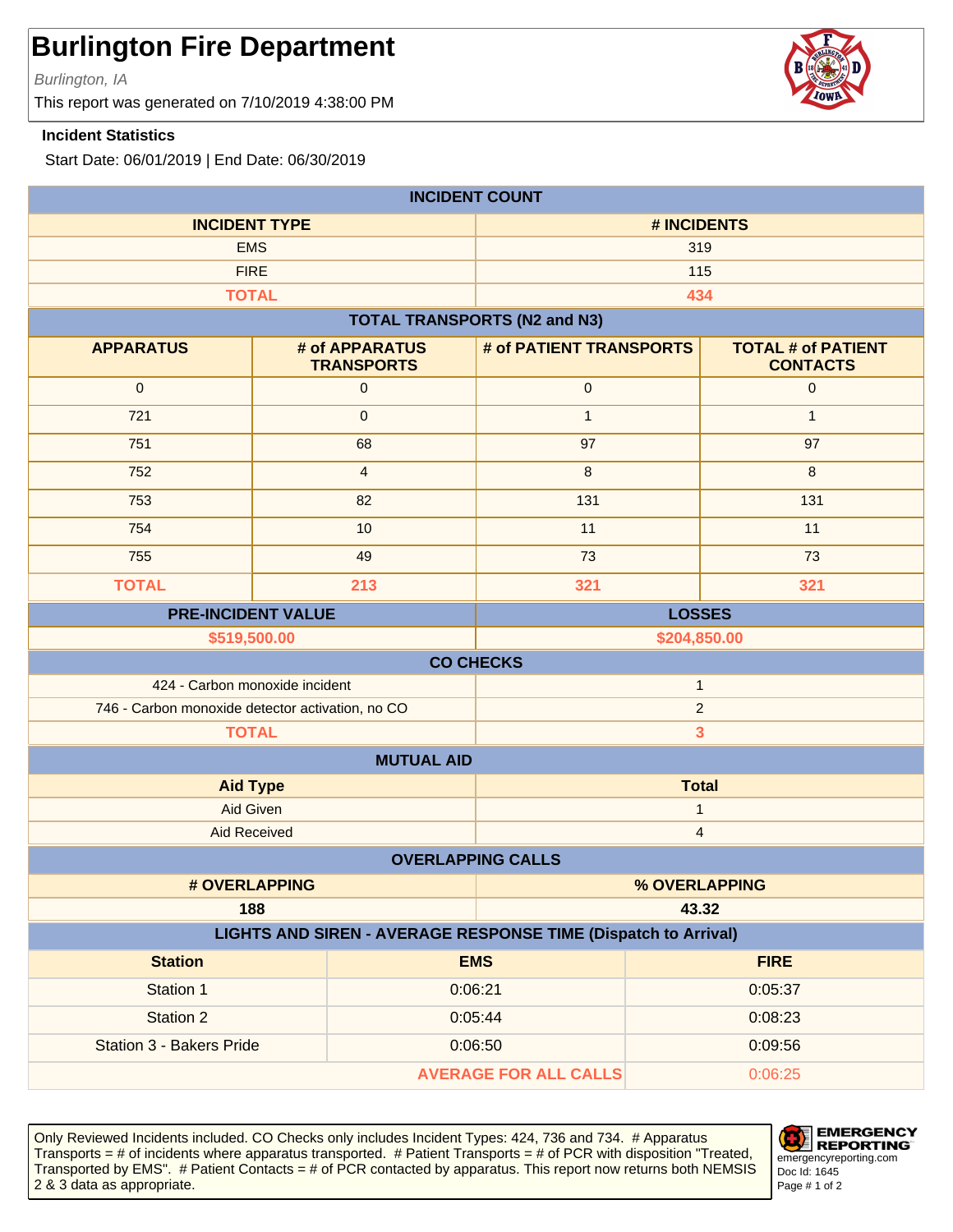| <b>LIGHTS AND SIREN - AVERAGE TURNOUT TIME (Dispatch to Enroute)</b> |         |            |                                      |
|----------------------------------------------------------------------|---------|------------|--------------------------------------|
| <b>Station</b>                                                       |         | <b>EMS</b> | <b>FIRE</b>                          |
| Station 1                                                            | 0:01:34 |            | 0:01:59                              |
| Station 2                                                            | 0:01:33 |            | 0:02:30                              |
| Station 3 - Bakers Pride                                             | 0:01:27 |            | 0:01:32                              |
| <b>AVERAGE FOR ALL CALLS</b><br>0:01:42                              |         |            |                                      |
| <b>AGENCY</b>                                                        |         |            | <b>AVERAGE TIME ON SCENE (MM:SS)</b> |
| <b>Burlington Fire Department</b><br>26:06                           |         |            |                                      |

Only Reviewed Incidents included. CO Checks only includes Incident Types: 424, 736 and 734. # Apparatus Transports = # of incidents where apparatus transported. # Patient Transports = # of PCR with disposition "Treated, Transported by EMS". # Patient Contacts = # of PCR contacted by apparatus. This report now returns both NEMSIS 2 & 3 data as appropriate.

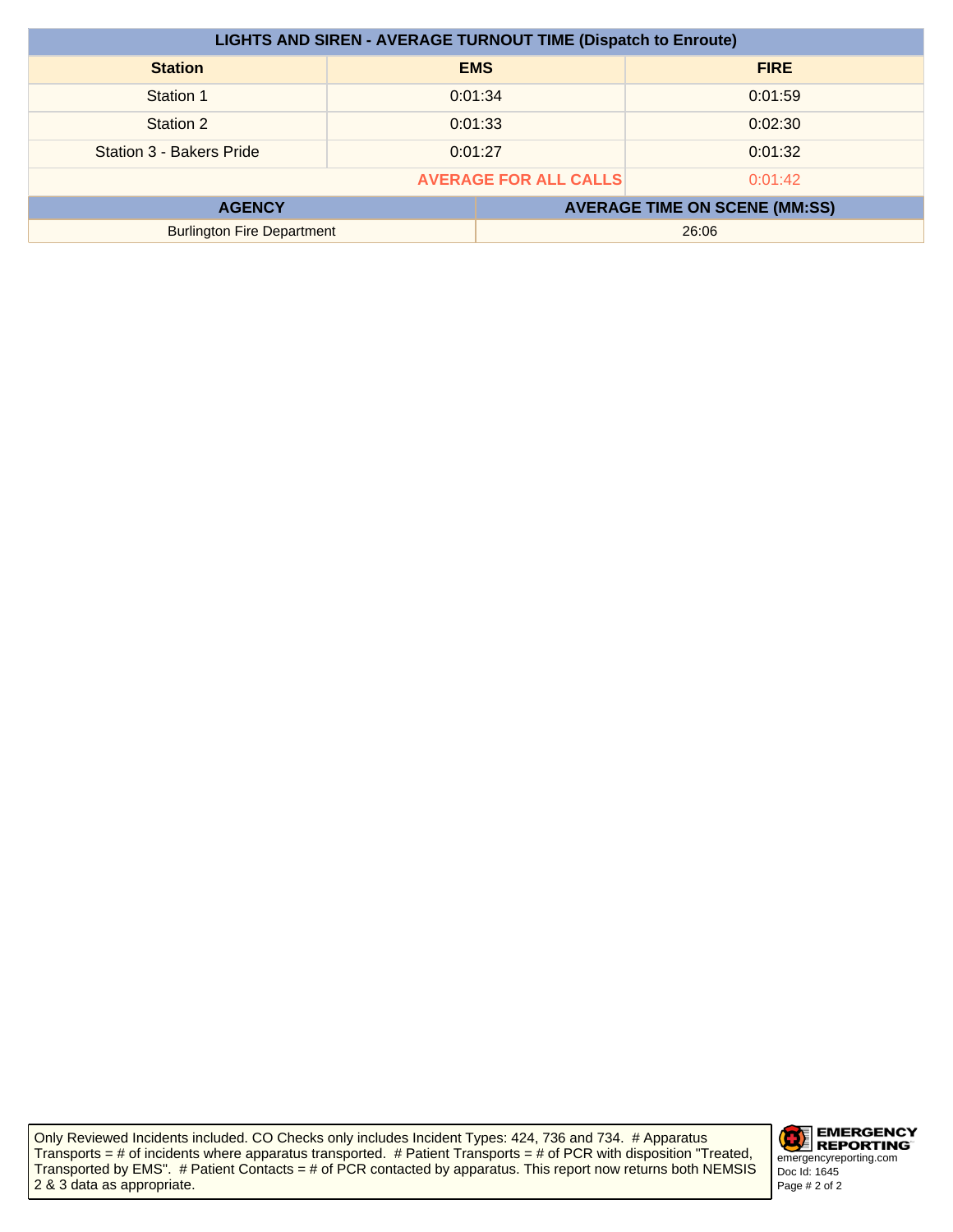Burlington, IA

This report was generated on 7/10/2019 4:41:32 PM

#### **Breakdown by Major Incident Types for Date Range**

Zone(s): All Zones | Start Date: 06/01/2019 | End Date: 06/30/2019



| <b>MAJOR INCIDENT TYPE</b>                          | # INCIDENTS    | % of TOTAL |
|-----------------------------------------------------|----------------|------------|
| <b>Fires</b>                                        | 11             | 2.53%      |
| Overpressure rupture, explosion, overheat - no fire | 1              | 0.23%      |
| Rescue & Emergency Medical Service                  | 319            | 73.50%     |
| Hazardous Condition (No Fire)                       | $\overline{7}$ | 1.61%      |
| Service Call                                        | 34             | 7.83%      |
| Good Intent Call                                    | 38             | 8.76%      |
| False Alarm & False Call                            | 24             | 5.53%      |
|                                                     | 434            | 100.00%    |

Only REVIEWED incidents included. Summary results for a major incident type are not displayed if the count is zero.



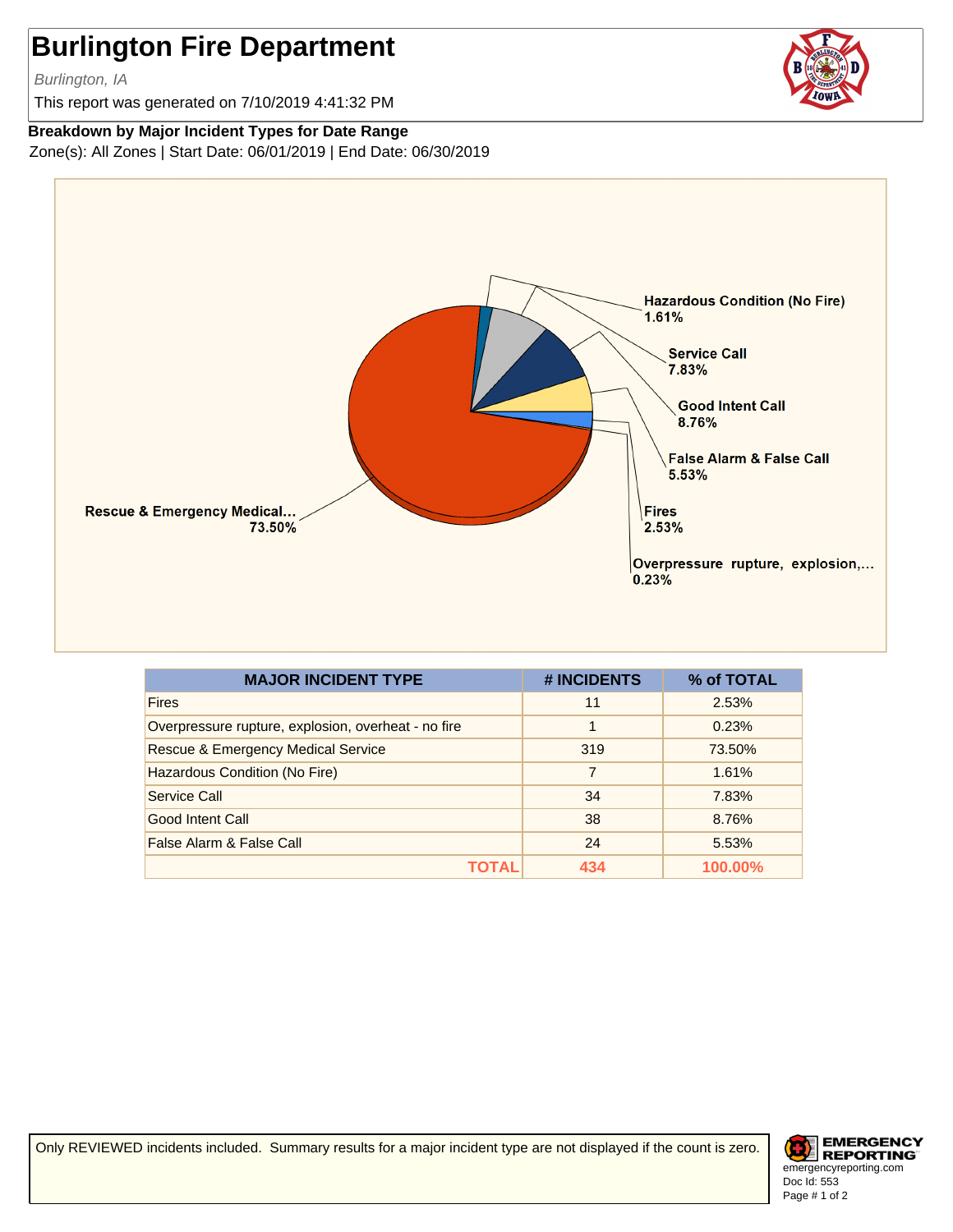| <b>Detailed Breakdown by Incident Type</b>               |                |            |  |
|----------------------------------------------------------|----------------|------------|--|
| <b>INCIDENT TYPE</b>                                     | # INCIDENTS    | % of TOTAL |  |
| 111 - Building fire                                      | 5              | 1.15%      |  |
| 113 - Cooking fire, confined to container                | $\overline{2}$ | 0.46%      |  |
| 138 - Off-road vehicle or heavy equipment fire           | $\mathbf{1}$   | 0.23%      |  |
| 154 - Dumpster or other outside trash receptacle fire    | 3              | 0.69%      |  |
| 200 - Overpressure rupture, explosion, overheat other    | $\mathbf{1}$   | 0.23%      |  |
| 321 - EMS call, excluding vehicle accident with injury   | 301            | 69.35%     |  |
| 322 - Motor vehicle accident with injuries               | 12             | 2.76%      |  |
| 324 - Motor vehicle accident with no injuries.           | $\overline{2}$ | 0.46%      |  |
| 381 - Rescue or EMS standby                              | $\overline{4}$ | 0.92%      |  |
| 411 - Gasoline or other flammable liquid spill           | $\mathbf{1}$   | 0.23%      |  |
| 424 - Carbon monoxide incident                           | $\mathbf{1}$   | 0.23%      |  |
| 440 - Electrical wiring/equipment problem, other         | $\overline{2}$ | 0.46%      |  |
| 444 - Power line down                                    | $\mathbf{1}$   | 0.23%      |  |
| 445 - Arcing, shorted electrical equipment               | $\overline{2}$ | 0.46%      |  |
| 520 - Water problem, other                               | $\mathbf{1}$   | 0.23%      |  |
| 550 - Public service assistance, other                   | $\mathbf{1}$   | 0.23%      |  |
| 551 - Assist police or other governmental agency         | 6              | 1.38%      |  |
| 553 - Public service                                     | $\overline{2}$ | 0.46%      |  |
| 554 - Assist invalid                                     | 5              | 1.15%      |  |
| 561 - Unauthorized burning                               | 17             | 3.92%      |  |
| 571 - Cover assignment, standby, moveup                  | $\overline{2}$ | 0.46%      |  |
| 611 - Dispatched & cancelled en route                    | 15             | 3.46%      |  |
| 622 - No incident found on arrival at dispatch address   | 19             | 4.38%      |  |
| 631 - Authorized controlled burning                      | $\mathbf{1}$   | 0.23%      |  |
| 651 - Smoke scare, odor of smoke                         | $\overline{c}$ | 0.46%      |  |
| 671 - HazMat release investigation w/no HazMat           | 1              | 0.23%      |  |
| 700 - False alarm or false call, other                   | $\mathbf{1}$   | 0.23%      |  |
| 714 - Central station, malicious false alarm             | $\mathbf{1}$   | 0.23%      |  |
| 733 - Smoke detector activation due to malfunction       | 3              | 0.69%      |  |
| 735 - Alarm system sounded due to malfunction            | $\overline{4}$ | 0.92%      |  |
| 741 - Sprinkler activation, no fire - unintentional      | 1              | 0.23%      |  |
| 743 - Smoke detector activation, no fire - unintentional | $\overline{7}$ | 1.61%      |  |
| 744 - Detector activation, no fire - unintentional       | $\mathbf{1}$   | 0.23%      |  |
| 745 - Alarm system activation, no fire - unintentional   | 4              | 0.92%      |  |
| 746 - Carbon monoxide detector activation, no CO         | $\overline{2}$ | 0.46%      |  |
| <b>TOTAL INCIDENTS:</b>                                  | 434            | 100.00%    |  |

Only REVIEWED incidents included. Summary results for a major incident type are not displayed if the count is zero.

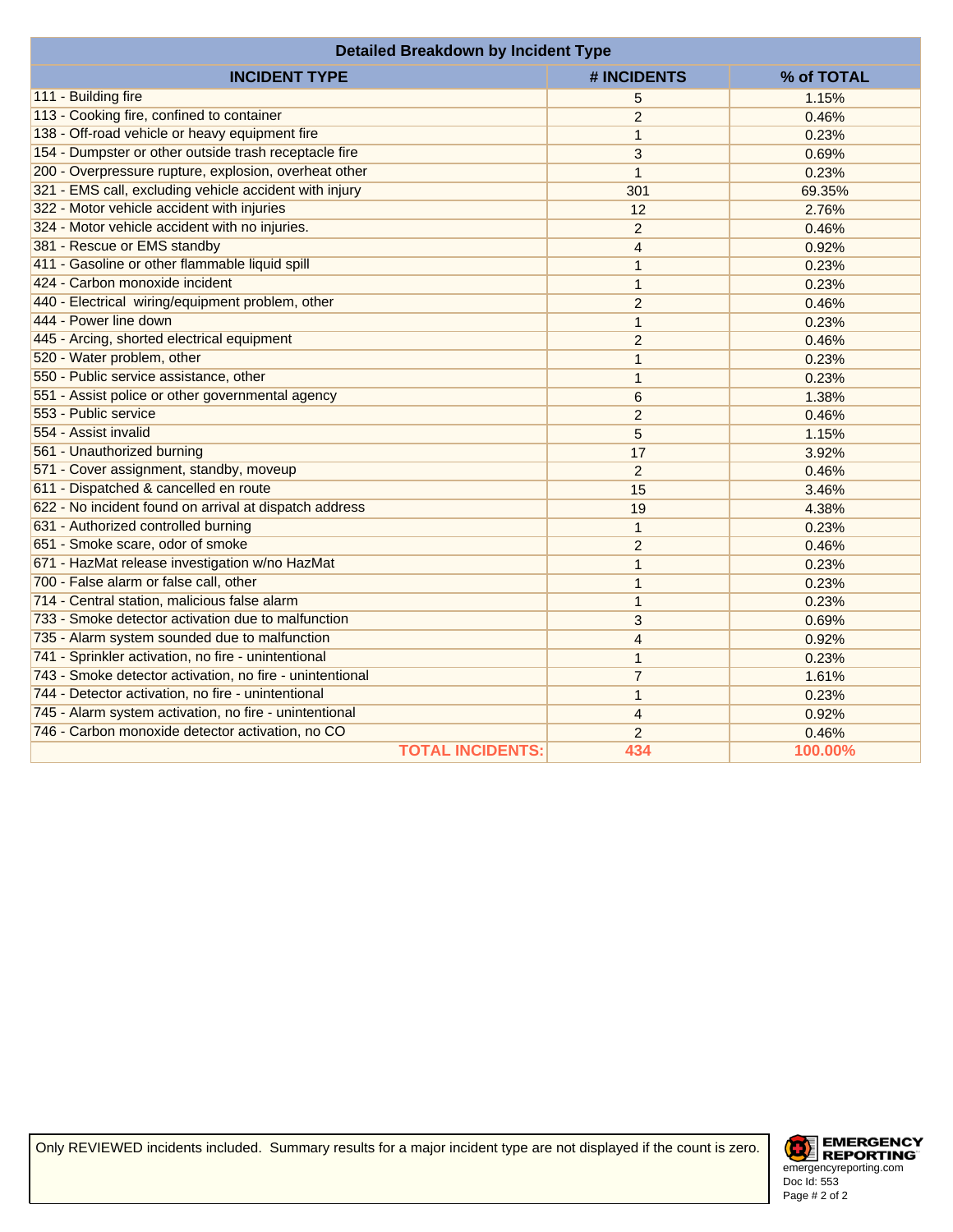Burlington, IA

This report was generated on 7/10/2019 4:49:43 PM

### **Count of Incidents by Incident Type per Zone**

Incident Status: All | Start Date: 06/01/2019 | End Date: 06/30/2019



Report shows count of incidents for Status selected.



**EMERGENCY REPORTING** emergencyreporting.com Doc Id: 1390 Page # 1 of 3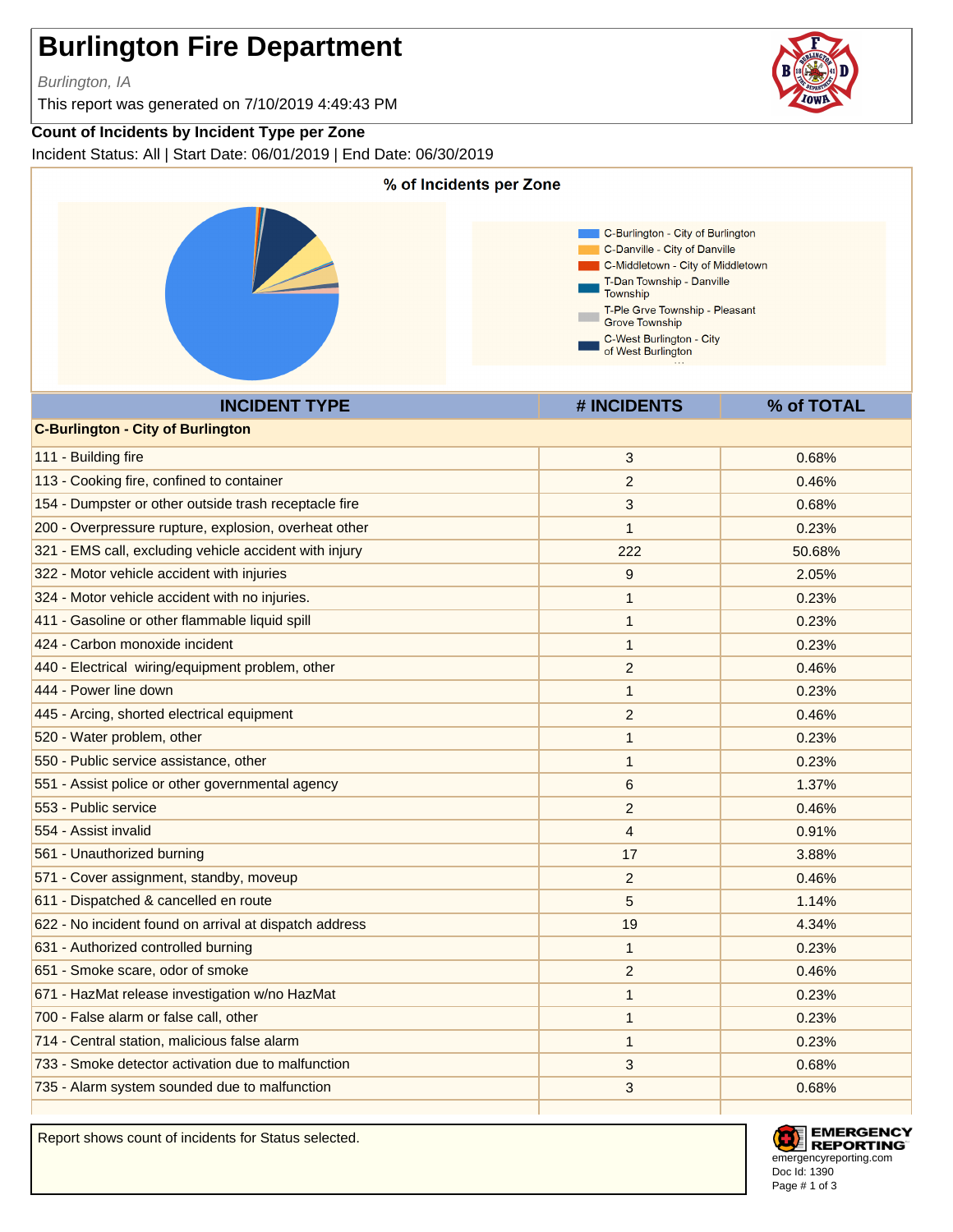| 741 - Sprinkler activation, no fire - unintentional               | 1              | 0.23%  |  |
|-------------------------------------------------------------------|----------------|--------|--|
| 743 - Smoke detector activation, no fire - unintentional          | $\overline{7}$ | 1.60%  |  |
| 744 - Detector activation, no fire - unintentional                | $\mathbf{1}$   | 0.23%  |  |
| 745 - Alarm system activation, no fire - unintentional            | 4              | 0.91%  |  |
| 746 - Carbon monoxide detector activation, no CO                  | 2              | 0.46%  |  |
| Zone: C-Burlington - City of Burlington Total Incident:           | 332            | 75.80% |  |
| <b>C-Danville - City of Danville</b>                              |                |        |  |
| 321 - EMS call, excluding vehicle accident with injury            | $\overline{2}$ | 0.46%  |  |
| Zone: C-Danville - City of Danville Total Incident:               | $\overline{c}$ | 0.46%  |  |
| <b>C-Middletown - City of Middletown</b>                          |                |        |  |
| 321 - EMS call, excluding vehicle accident with injury            | $\mathbf{1}$   | 0.23%  |  |
| 611 - Dispatched & cancelled en route                             | $\mathbf{1}$   | 0.23%  |  |
| Zone: C-Middletown - City of Middletown Total Incident:           | 2              | 0.46%  |  |
| <b>C-West Burlington - City of West Burlington</b>                |                |        |  |
| 111 - Building fire                                               | $\mathbf{1}$   | 0.23%  |  |
| 321 - EMS call, excluding vehicle accident with injury            | 44             | 10.05% |  |
| 322 - Motor vehicle accident with injuries                        | $\overline{c}$ | 0.46%  |  |
| Zone: C-West Burlington - City of West Burlington Total Incident: | 47             | 10.73% |  |
| <b>Henderson - Henderson County</b>                               |                |        |  |
| 321 - EMS call, excluding vehicle accident with injury            | 18             | 4.11%  |  |
| 322 - Motor vehicle accident with injuries                        | $\mathbf{1}$   | 0.23%  |  |
| 611 - Dispatched & cancelled en route                             | 5              | 1.14%  |  |
| Zone: Henderson - Henderson County Total Incident:                | 24             | 5.48%  |  |
| <b>Out of County - Out of County</b>                              |                |        |  |
| 611 - Dispatched & cancelled en route                             | $\mathbf{1}$   | 0.23%  |  |
| Zone: Out of County - Out of County Total Incident:               | 1              | 0.23%  |  |
| T-Con Township - Concordia Township                               |                |        |  |
| 611 - Dispatched & cancelled en route                             | 1              | 0.23%  |  |
| Zone: T-Con Township - Concordia Township Total Incident:         | 1              | 0.23%  |  |
| T-Dan Township - Danville Township                                |                |        |  |
| 321 - EMS call, excluding vehicle accident with injury            | 2              | 0.46%  |  |
| Zone: T-Dan Township - Danville Township Total Incident:          | $\overline{2}$ | 0.46%  |  |
| <b>T-Fit Riv Township - Flint River Township</b>                  |                |        |  |
| 111 - Building fire                                               | $\mathbf{1}$   | 0.23%  |  |
| 321 - EMS call, excluding vehicle accident with injury            | 8              | 1.83%  |  |
| 381 - Rescue or EMS standby                                       | 4              | 0.91%  |  |
| 554 - Assist invalid                                              | 1              | 0.23%  |  |
| 735 - Alarm system sounded due to malfunction                     | $\mathbf{1}$   | 0.23%  |  |
| Zone: T-Flt Riv Township - Flint River Township Total Incident:   | 15             | 3.42%  |  |
| <b>T-Fran Township - Franklin Township</b>                        |                |        |  |
| 611 - Dispatched & cancelled en route                             | $\mathbf{1}$   | 0.23%  |  |
| Zone: T-Fran Township - Franklin Township Total Incident:         | 1              | 0.23%  |  |

Doc Id: 1390 emergencyreporting.com Page # 2 of 3

Report shows count of incidents for Status selected.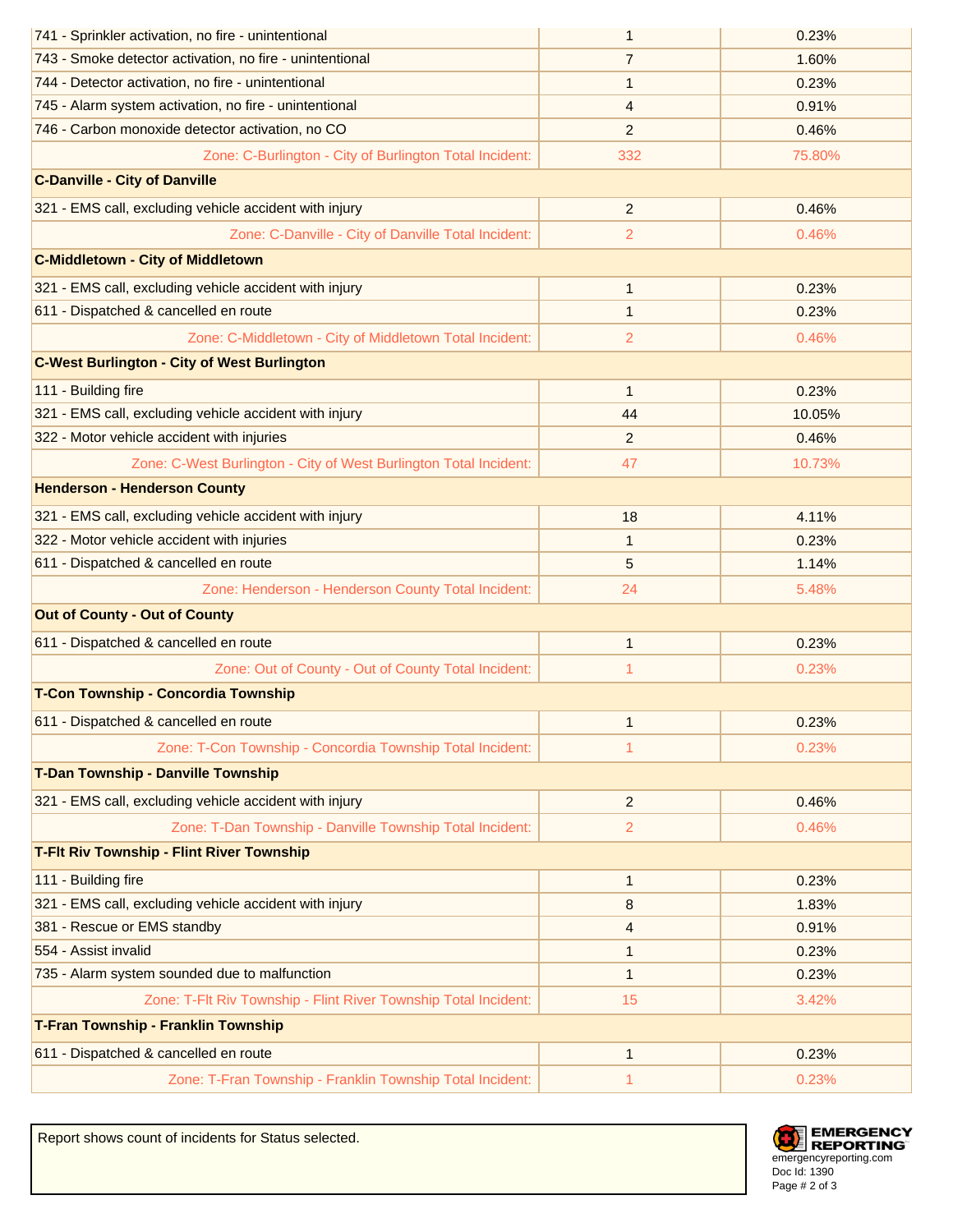| <b>INCIDENT TYPE</b>                                                | # INCIDENTS | % of TOTAL  |
|---------------------------------------------------------------------|-------------|-------------|
| <b>T-Ple Grve Township - Pleasant Grove Township</b>                |             |             |
| 321 - EMS call, excluding vehicle accident with injury              |             | 0.23%       |
| 611 - Dispatched & cancelled en route                               |             | 0.23%       |
| Zone: T-Ple Grve Township - Pleasant Grove Township Total Incident: | 2           | 0.46%       |
| <b>T-Tama Township - Tama Township</b>                              |             |             |
| 321 - EMS call, excluding vehicle accident with injury              | 4           | 0.91%       |
| Zone: T-Tama Township - Tama Township Total Incident:               | 4           | 0.91%       |
| <b>T-Union Township - Union Township</b>                            |             |             |
| 138 - Off-road vehicle or heavy equipment fire                      |             | 0.23%       |
| 321 - EMS call, excluding vehicle accident with injury              | 3           | 0.68%       |
| 324 - Motor vehicle accident with no injuries.                      |             | 0.23%       |
| Zone: T-Union Township - Union Township Total Incident:             | 5           | 1.14%       |
| <b>TOTAL INCIDENTS FOR AII ZONES:</b>                               | 438         | <b>100%</b> |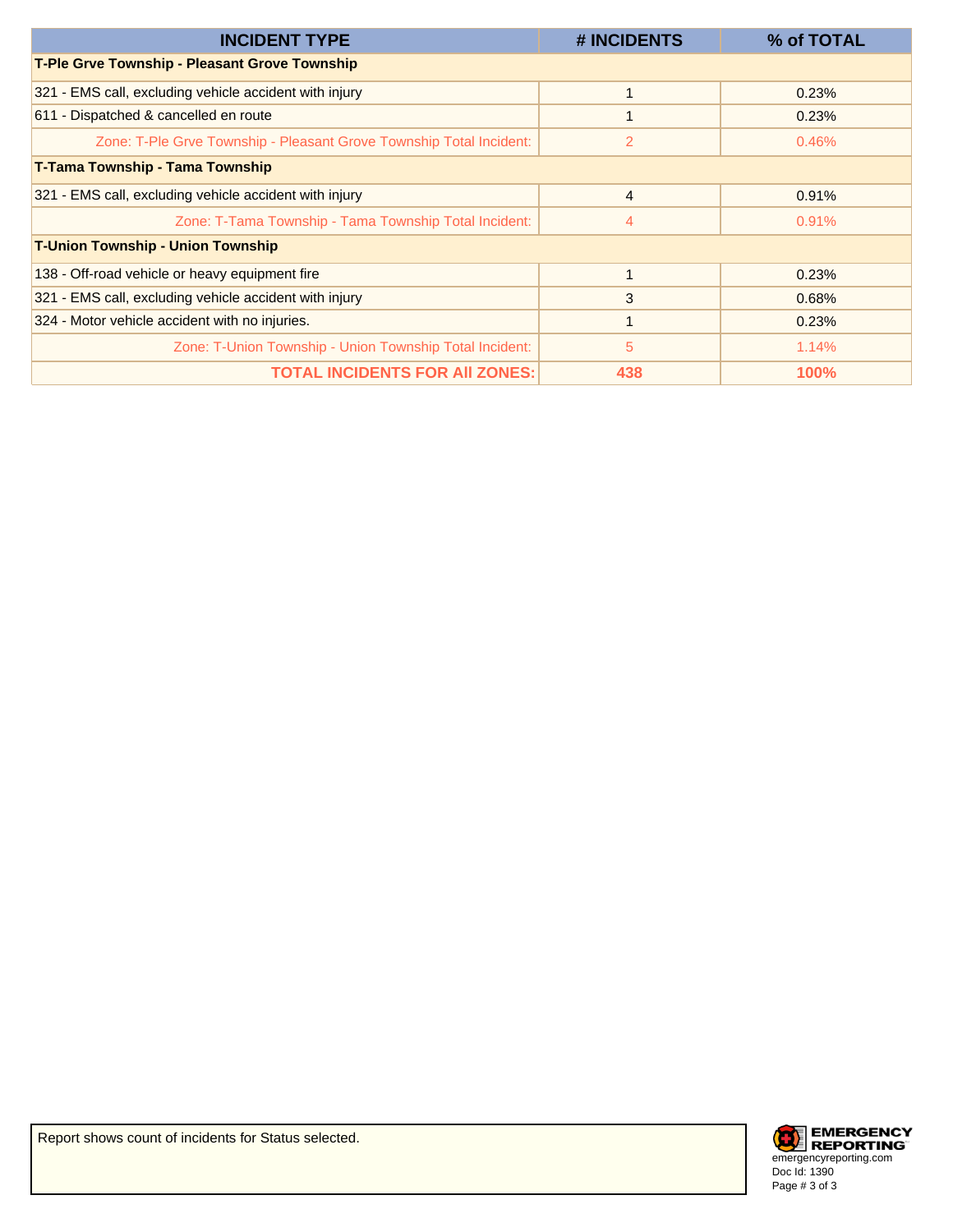Burlington, IA

This report was generated on 7/10/2019 4:39:45 PM



**Incident Count per Complaint Reported by Dispatch for Date Range (NEMSIS 3 Incidents Only)** Start Date: 06/01/2019 | End Date: 06/30/2019

| <b>COMPLAINT REPORTED BY DISPATCH</b>                           | # INCIDENTS    |
|-----------------------------------------------------------------|----------------|
| <b>Abdominal Pain/Problems</b>                                  | 6              |
| <b>Animal Bite</b>                                              | 1              |
| Assault                                                         | $\overline{7}$ |
| <b>Back Pain (Non-Traumatic)</b>                                | 7              |
| <b>Breathing Problem</b>                                        | 26             |
| <b>Burns/Explosion</b>                                          | 1              |
| Carbon Monoxide/Hazmat/Inhalation/CBRN                          | 1              |
| Cardiac Arrest/Death                                            | 3              |
| <b>Chest Pain (Non-Traumatic)</b>                               | 27             |
| Convulsions/Seizure                                             | 11             |
| Diabetic Problem                                                | 9              |
| Falls                                                           | 73             |
| <b>Heart Problems/AICD</b>                                      | 3              |
| Hemorrhage/Laceration                                           | 3              |
| <b>Medical Alarm</b>                                            | 3              |
| No Other Appropriate Choice                                     | 22             |
| Overdose/Poisoning/Ingestion                                    | 8              |
| Psychiatric Problem/Abnormal<br><b>Behavior/Suicide Attempt</b> | $\overline{7}$ |
| <b>Sick Person</b>                                              | 26             |
| Stroke/CVA                                                      | 8              |
| <b>Traffic/Transportation Incident</b>                          | 13             |
| Transfer/Interfacility/Palliative Care                          | 14             |
| <b>Traumatic Injury</b>                                         | 5              |
| Unconscious/Fainting/Near-Fainting                              | 23             |
| Unknown Problem/Person Down                                     | 5              |
| <b>Well Person Check</b>                                        | 1              |

Incidents included must be NEMSIS 3 and either Complete or Reviewed. COMPLAINT REPORTED BY DISPATCH is recorded on Basic Info 5. If looking for NEMSIS 2 Incidents, refer to Report #1041.

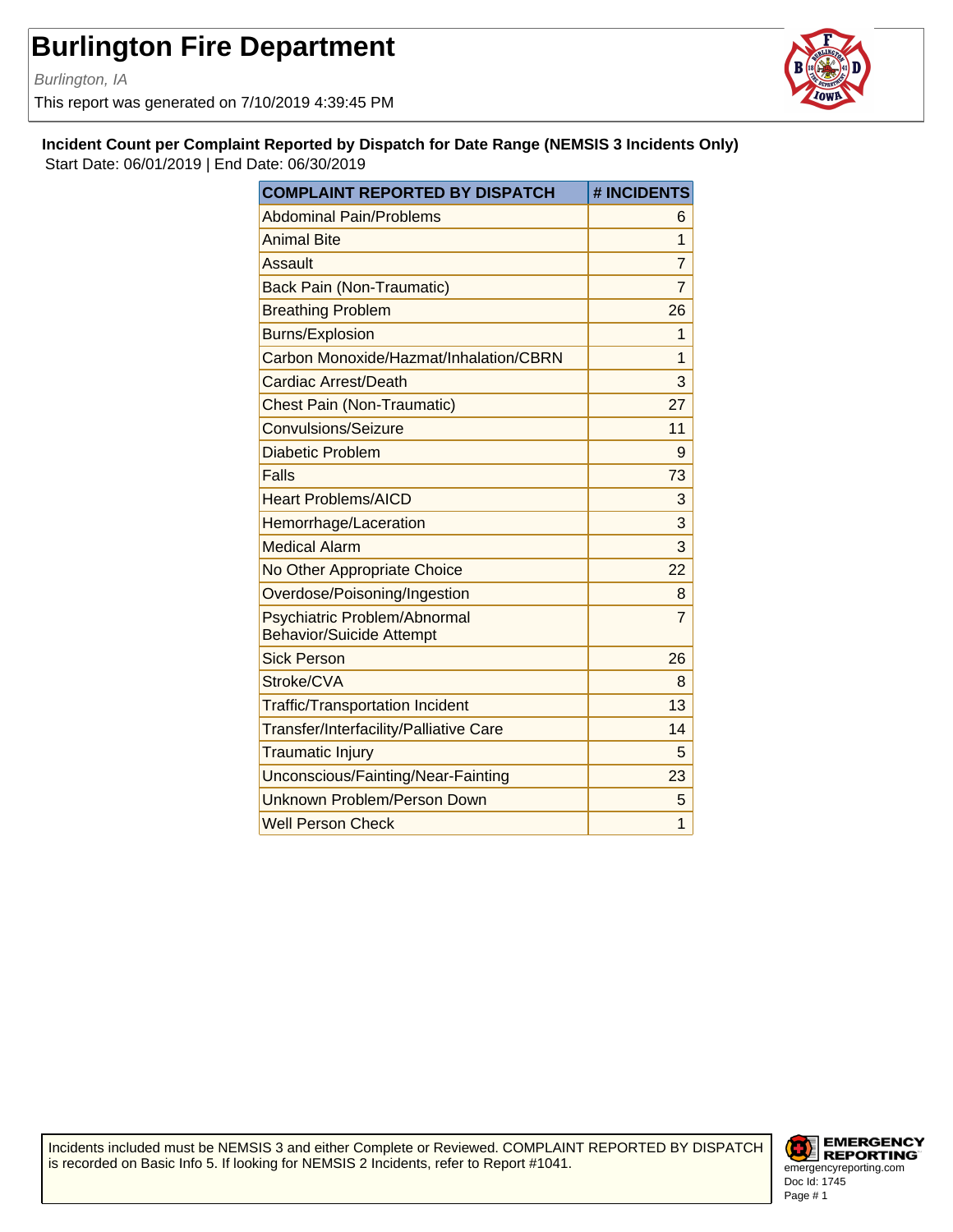Burlington, IA

This report was generated on 7/11/2019 7:31:41 AM



#### **Count of Medications Given for Date Range (N2-N3)**

Start Date: 06/01/2019 | End Date: 06/30/2019

| <b>MEDICATION</b>                 | # TIMES<br><b>ADMINISTERED</b> |
|-----------------------------------|--------------------------------|
| Albuterol                         | 18                             |
| Amiodarone                        | $\overline{c}$                 |
| Aspirin                           | 20                             |
| Dextrose 50 % Injectable Solution | $\overline{4}$                 |
| Epinephrine 0.1 MG/ML             | 3                              |
| Etomidate                         | 1                              |
| Fentanyl                          | 35                             |
| Glucagon                          | $\overline{c}$                 |
| Glucose                           | $\overline{1}$                 |
| <b>Glucose Oral Gel</b>           | $\overline{c}$                 |
| Heparin                           | $\overline{1}$                 |
| Ketamine                          | $\overline{c}$                 |
| Lorazepam                         | 6                              |
| Midazolam                         | 1                              |
| Morphine                          | 5                              |
| Naloxone                          | 3                              |
| Nitroglycerin                     | 17                             |
| Normal saline                     | 33                             |
| Ondansetron                       | 15                             |
| Oxygen                            | 59                             |
| Vecuronium                        | 1                              |

This report now returns both NEMSIS 2 & 3 data as appropriate. For Nemsis 2 Patients: report includes patient information where YES is selected for the WAS PATIENT TRANSPORTED BY THIS UNIT? question on the EMS Patient Questionnaire screen of a PCR. Only REVIEWED incidents included.